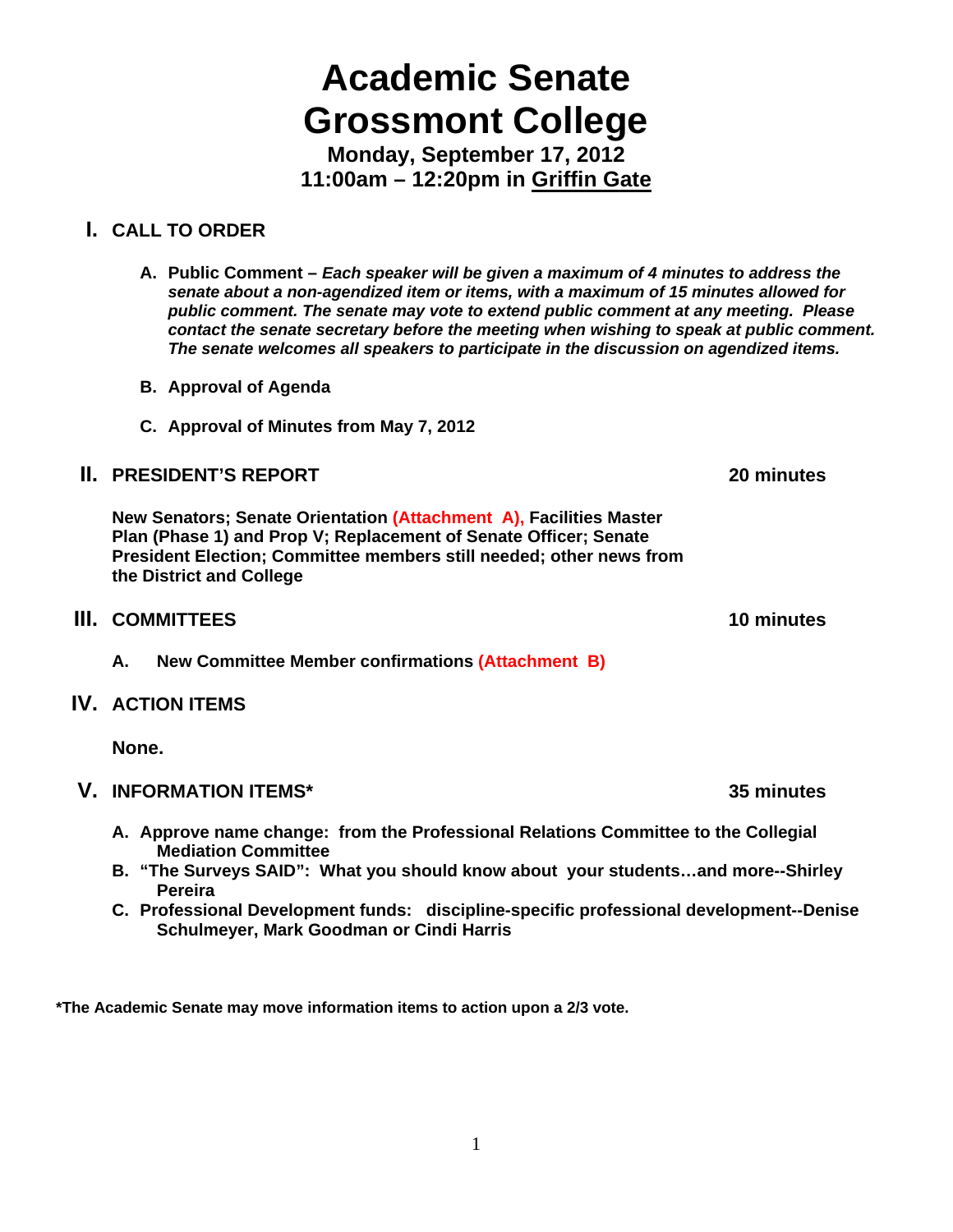## **Attachment A (9/17/2012)**

## **Grossmont College Academic Senate Description**

#### **What are the Senate's role and responsibilities?**

The Academic Senate, representing the faculty of Grossmont College, consults collegially with both the college administration and the Governing Board (in line with AB1725) to reach mutual agreement on the development of policies and procedures related to academic and professional matters.

#### **What are academic and professional matters?**

- 1. Curriculum, including established prerequisites and placing courses within disciplines;
- 2. Degree and certificate requirements;
- 3. Grading policies;
- 4. Educational program development;
- 5. Standards or policies regarding student preparation and success;
- 6. District and College governance structures as related to faculty roles;
- 7. Faculty roles and involvement in the accreditation process, including the College's self-study and other annual reports;
- 8. Policies for faculty professional development activities;
- 9. Processes for program review;
- 10. Processes for institutional planning and budget development; and
- 11. Other academic and professional matters as mutually agreed upon between the Governing Board and Academic Senate.

## **Constitution of the Grossmont Academic Senate: Article II. Goals and Purposes**

- 1. The goals and purposes for which this organization is formed are to represent the faculty in the formation of policy in academic and professional matters.
- 2. To make recommendations to the college administration and to the Governing Board.
- 3. To facilitate communication among the faculty, the college administration, the classified staff, the students and the Governing Board.
- 4. To promote the development and maintenance of teaching excellence within the framework of academic freedom and professional responsibility and ethics.